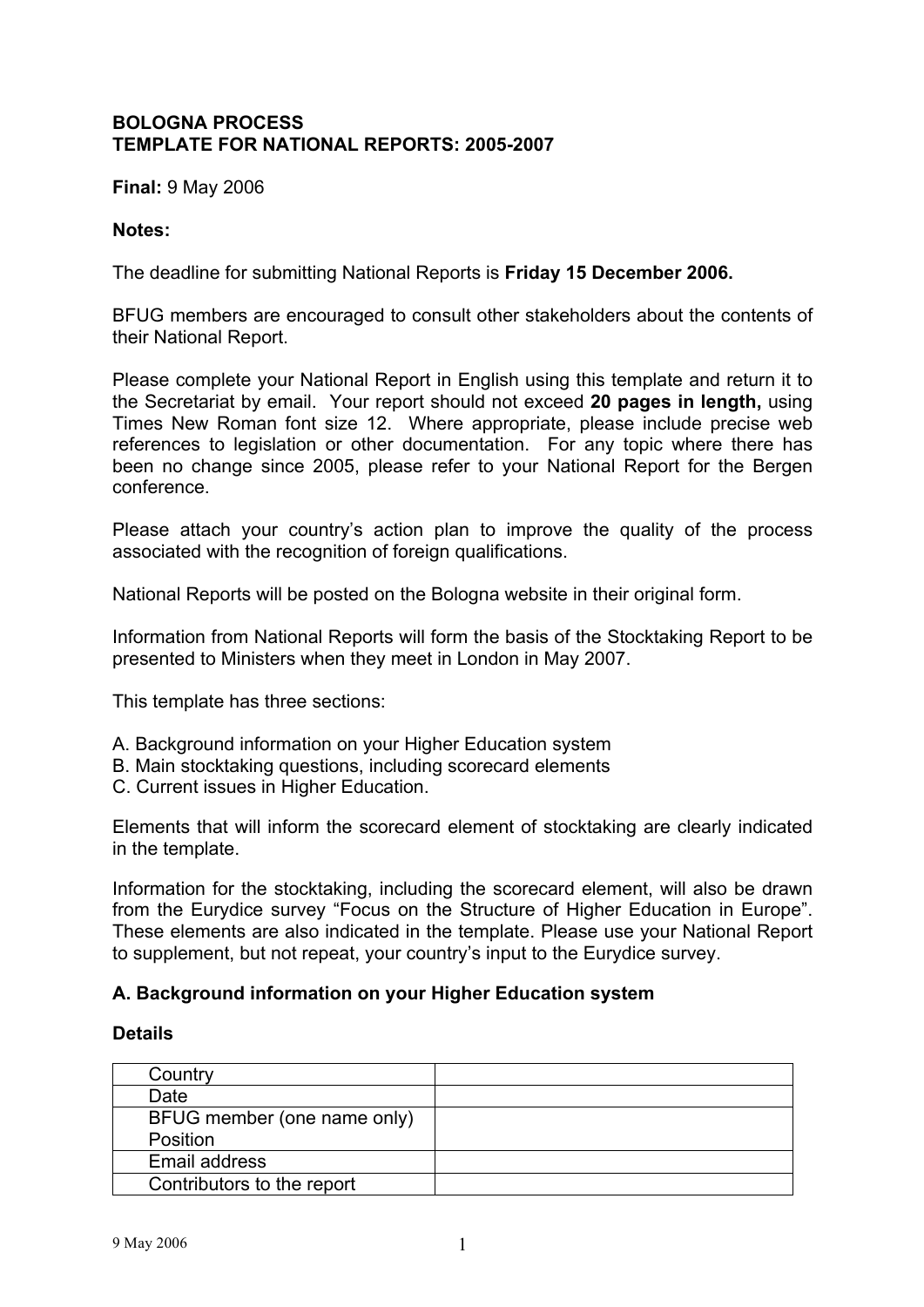### **Main achievements since Bergen**

1. Describe the important developments relating to the Bologna Process, including legislative reforms, since Bergen.

### **National organisation**

2. Describe any changes since Bergen in the structure of public authorities responsible for higher education, the main agencies/bodies in higher education and their roles.

Please include:

- whether higher education institutions (HEIs) report to /are overseen by different ministries
- how funds are allocated to HEIs
- areas for which HEIs are autonomous and self governing.

3. Describe any changes since Bergen to the institutional structure.

Please include:

- the number of public/private HEIs
- are there different types of institutions delivering higher education (i.e. academic/professional, university/non-university etc.)
- the number/percentage of students admitted in academic session 2006-2007 to each type of institution
- the extent to which different types institutions are covered by the same regulations.

### **Partnership**

4. Describe the structure which oversees the implementation of the Bologna Process in your country.

Please include:

- the membership and role of any national Bologna group (for example policy committee, promoters' group)
- the membership and role of students, staff trade unions, business and social partners in any national Bologna Group.

5. Describe the arrangements for involving students and staff trade union/representative bodies in the governance of HEIs.

- precise references (preferably with web links) to any legislation (or equivalent) in place to ensure students and staff are represented on HEI governing bodies
- the role of students in the governance of HEIs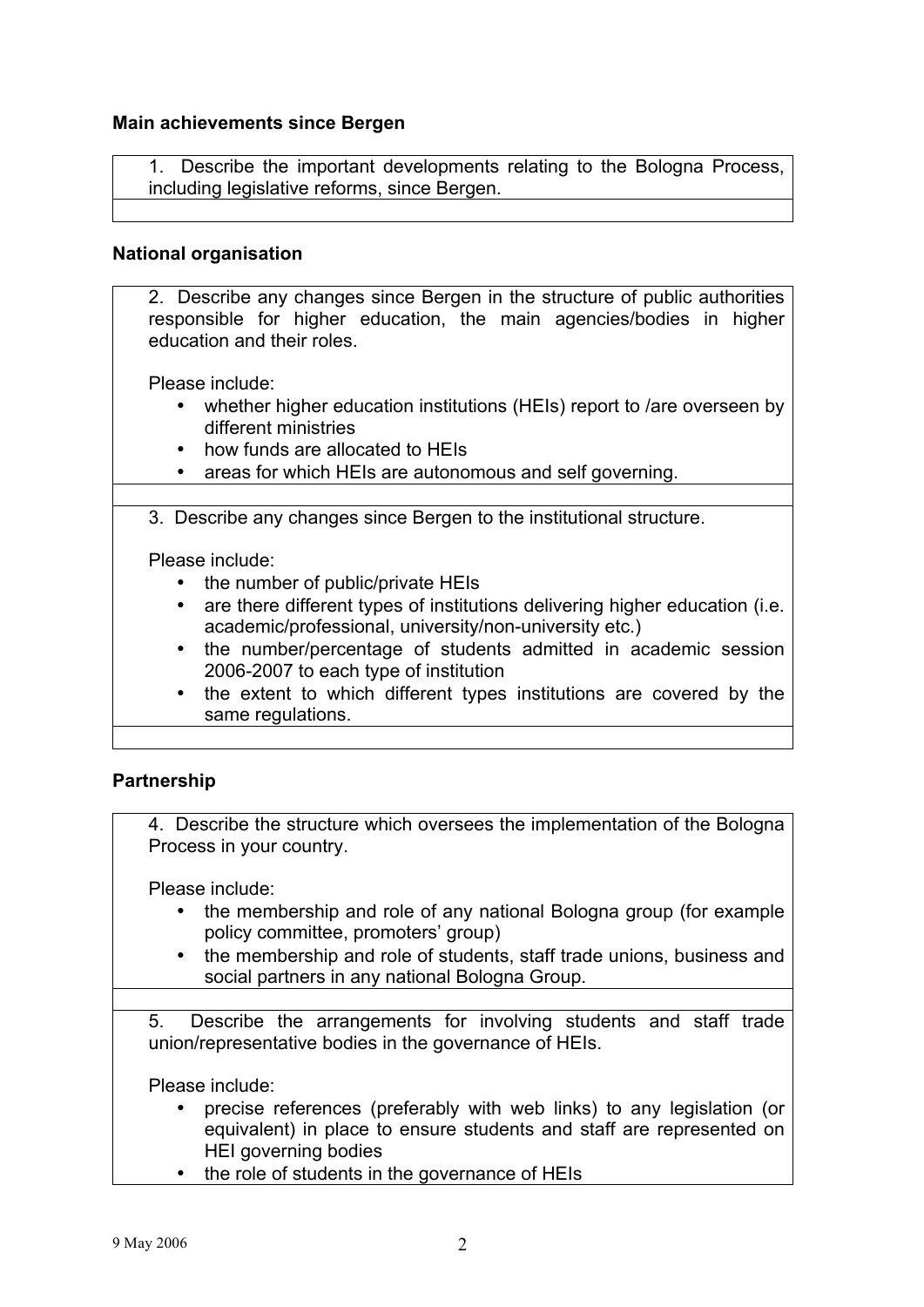• the role of staff trade union/representative bodies in the governance of HEIs.

6. Describe the measures in place to ensure the co-operation of business and social partners within the Bologna Process.

## **B. Main stocktaking questions, including scorecard elements**

## **Degree system**

| (Scorecard and Eurydice)                                                                                                                                                                                        |
|-----------------------------------------------------------------------------------------------------------------------------------------------------------------------------------------------------------------|
| Stage of implementation of the first and second cycle                                                                                                                                                           |
| 7. Describe the progress made towards introducing the first and second<br>cycle.                                                                                                                                |
| Please include:<br>• the percentage of the total number of students below doctoral level<br>enrolled in the two cycle degree system in 2006/07.                                                                 |
|                                                                                                                                                                                                                 |
| $($ Eurydice $)$                                                                                                                                                                                                |
| Stage of implementation of the third cycle                                                                                                                                                                      |
| 8. Describe the progress made towards implementing doctoral studies as<br>the third Bologna cycle.                                                                                                              |
| Please include:                                                                                                                                                                                                 |
| the percentage of 3 <sup>rd</sup> cycle students following structured doctoral<br>$\bullet$<br>programmes                                                                                                       |
| the normal length of full-time doctoral studies<br>$\bullet$                                                                                                                                                    |
| the elements that are included in doctoral study programmes, e.g. do<br>$\bullet$<br>they include taught courses or independent research only<br>the supervisory and assessment procedures for doctoral studies |
| are doctoral studies<br>included in your country's qualifications<br>$\bullet$<br>framework and are they linked to learning outcomes                                                                            |
| are interdisciplinary training and the development of transferable skills<br>$\bullet$<br>integrated in doctoral studies                                                                                        |
| are credit points used in measuring workload in doctoral studies?                                                                                                                                               |
|                                                                                                                                                                                                                 |
|                                                                                                                                                                                                                 |
|                                                                                                                                                                                                                 |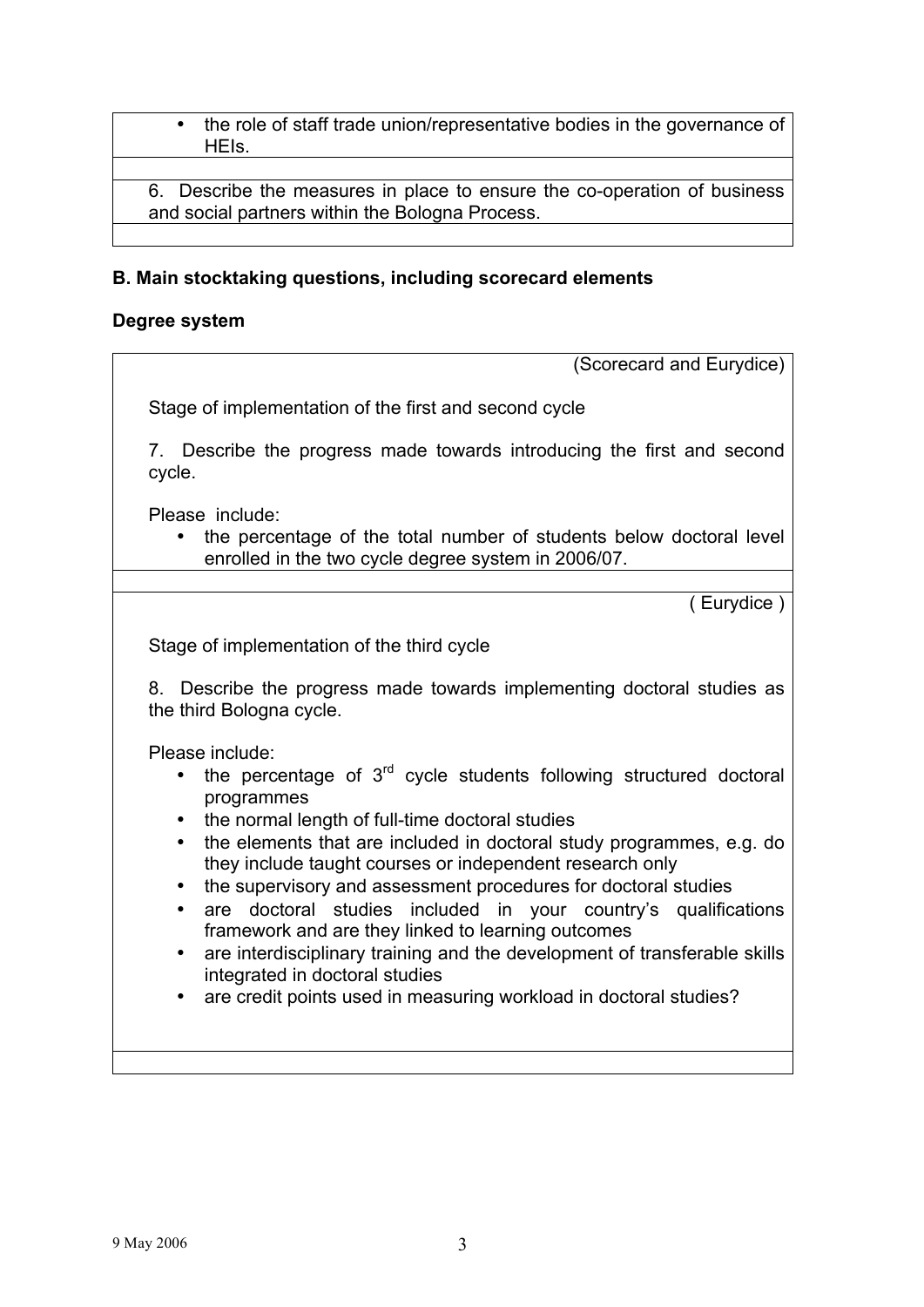(Scorecard and Eurydice )

 $Access<sup>1</sup>$  to the next cycle

9. Describe the arrangements for access between the first and second cycles and second and third cycles.

Please include:

- the percentage of first cycle qualifications that give access to the second cycle
- if appropriate, the percentage of first cycle qualifications that give access to the third cycle
- the percentage of first cycle qualifications that give access to both the second and third cycles
- the percentage of second cycle qualifications that give access to the third cycle
- specify any first cycle qualifications that do not give access to the second cycle
- specify any second cycle qualifications that do not give access to the third cycle.
- specify any examples where bridging courses are necessary to transfer between cycles in the same subject area
- any measures planned to remove obstacles between cycles.

(Scorecard and Eurydice )

Implementation of national qualifications framework

10. Describe the stage of implementation of the national qualifications framework to align with the overarching Framework for Qualifications of the  $EHEA<sup>2</sup>$ .

- the stage of development of your national qualifications framework (for example: has your national QF been included in legislation or agreed between all relevant stakeholders; has a working group been established; have national outcomes-based descriptors of the main types of qualifications been prepared; has a timetable for implementation been agreed?)
- the extent to which your national qualifications framework is in line with the Framework for Qualifications of the EHEA
- the role of stakeholders in the development of your national qualifications framework.

 <sup>1</sup> Access as defined in the Lisbon Recognition Convention. Access: the right of qualified candidates to apply and be considered for admission to higher education.

<sup>&</sup>lt;sup>2</sup> A Framework for Qualifications of the EHEA: http://www.bologna-bergen2005.no/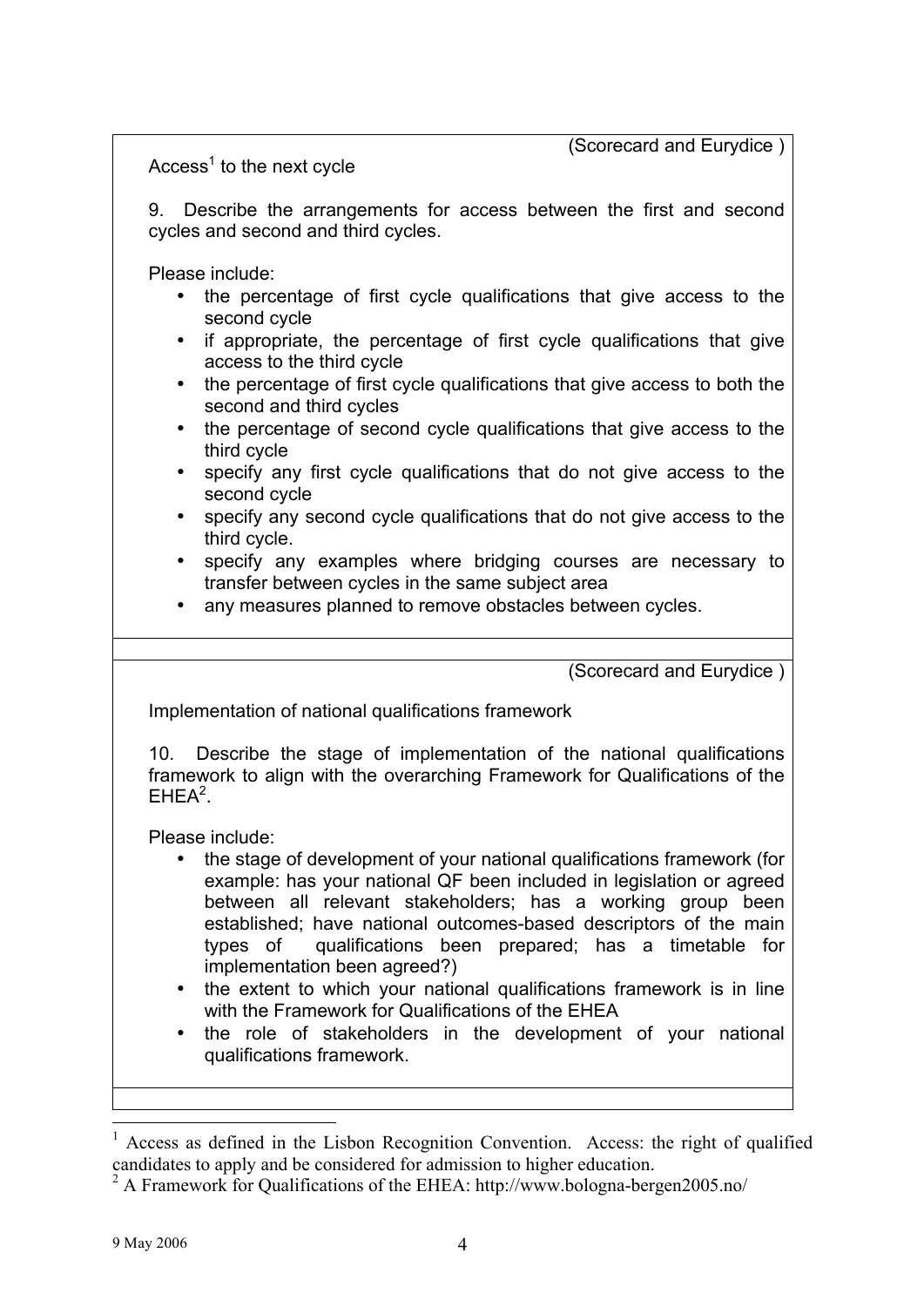11. What measures are being taken to increase the employability of graduates with bachelor qualifications?

Please include where possible:

- the percentage of first cycle graduates who found employment after graduating in 2005/06
- the percentage of first cycle graduates who continued into the second or third cycles in 2005/06
- the extent to which this is expected to change in 2006/2007.

## **Quality assurance**

(Scorecard and Eurydice)

National implementation of the Standards and Guidelines for QA in the  $FHEA<sup>3</sup>$ 

12. To what extent is your national system of QA already in line with the Standards and Guidelines for QA in the EHEA?

- the stage of implementation of the national quality assurance system in line with the Standards and Guidelines for QA in the EHEA
- any action that has been taken to ensure that the national quality assurance system is in line with the Standards and Guidelines for QA in the EHEA
- any deadlines set for taking action to ensure that the national quality assurance system is in line with the Standards and Guidelines for QA in the EHEA
- any action planned to ensure that the national quality assurance system is in line with the standards and guidelines for QA in the EHEA.

 <sup>3</sup> http://www.enqa.net/files/BergenReport210205.pdf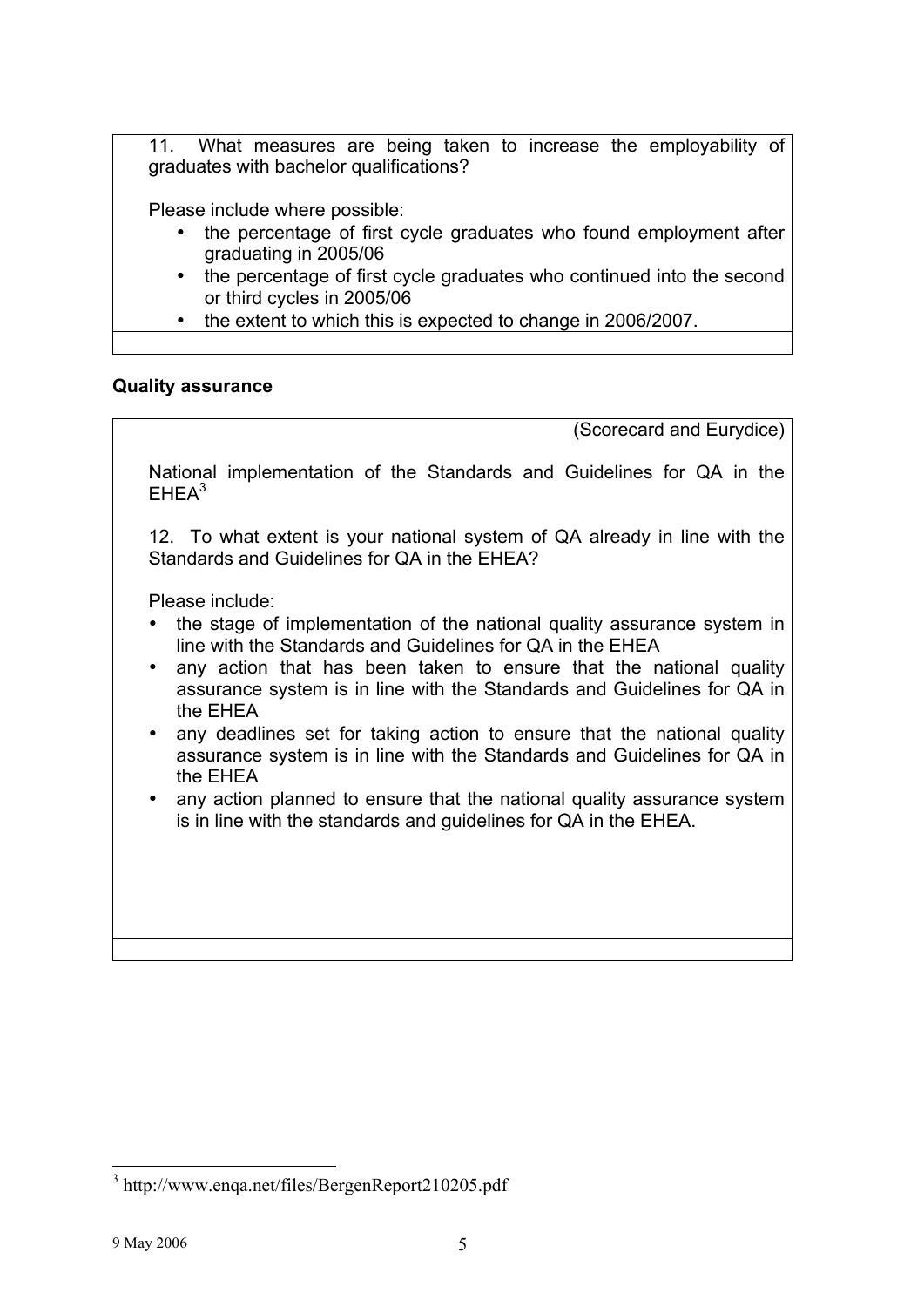(Scorecard and Eurydice)

Stage of development of external quality assurance system

13. Describe the quality assurance system operating in your country.

- the stage of implementation of your external quality assurance system
- the scope of your external quality assurance system: does it operate at a national level; does it cover all higher education $4$
- which of the following elements are included in your external quality assurance system:
	- o internal assessment
	- o external review
	- o publication of results
- whether procedures have been established for the peer review of the national agency(ies) according to the Standards and Guidelines for QA in the EHEA.

| (Scorecard and Eurydice)                                                                                                                                                                                                                       |
|------------------------------------------------------------------------------------------------------------------------------------------------------------------------------------------------------------------------------------------------|
| Level of student participation                                                                                                                                                                                                                 |
| Describe the level of student participation in your national quality<br>14.<br>assurance system.                                                                                                                                               |
| Please include:<br>• whether students are included in the following aspects of quality<br>assurance:<br>the governance of national agencies for QA<br>$\circ$<br>as full members or observers in external review teams<br>$\cap$               |
| as part of the decision making process for external reviews<br>$\circ$<br>$\circ$ in the consultation process during external reviews (eg<br>arrangements for external reviewers to consult with students)<br>$\circ$ in internal evaluations. |

<sup>&</sup>lt;sup>4</sup> higher education: all types of courses of study or sets of courses of study, training or training for research at the post secondary level which are recognised by the relevant authorities as belonging to a country's higher education system.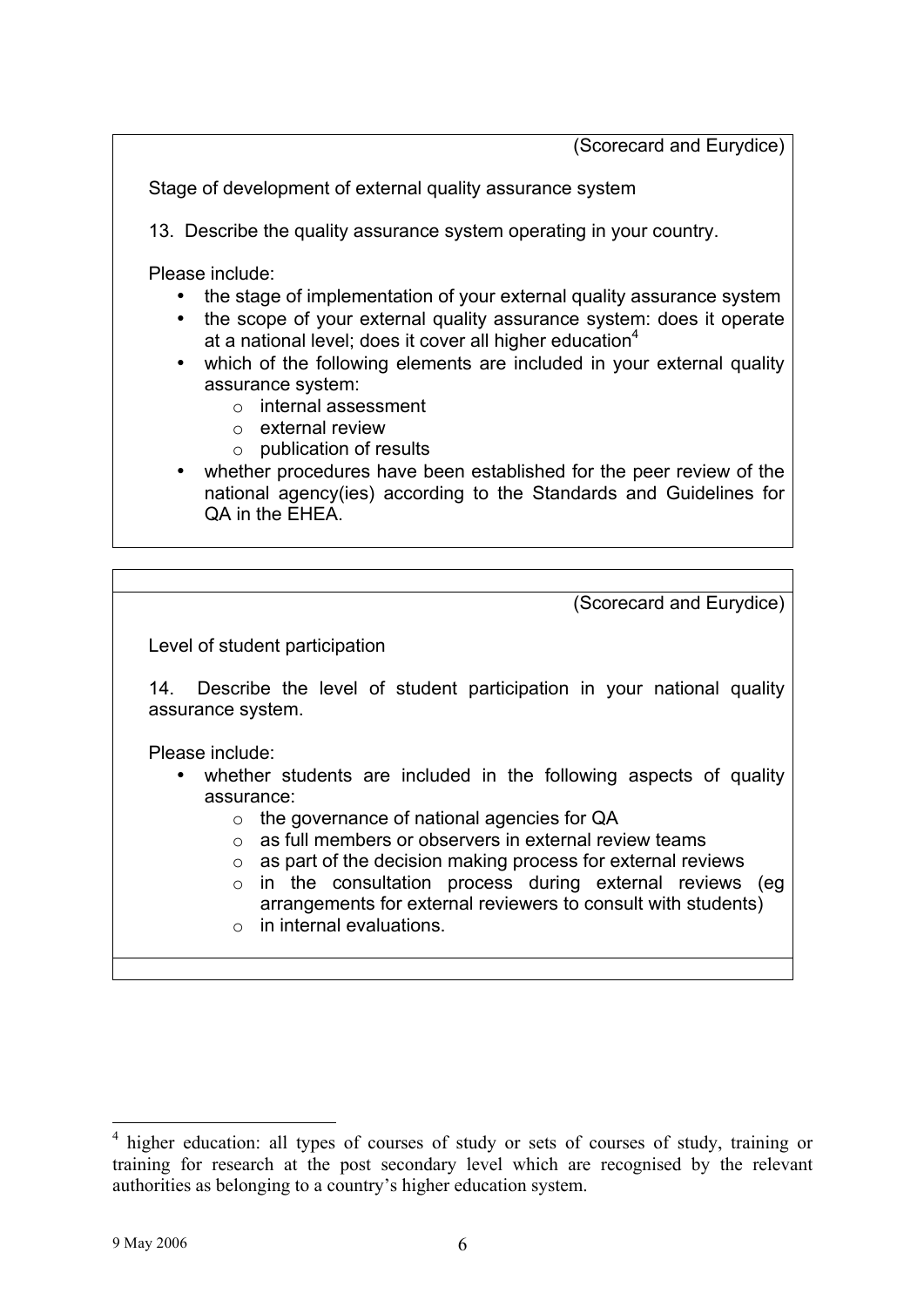(Scorecard and Eurydice)

Level of international participation

15. Describe the level of international participation in your national quality assurance system.

Please include:

- whether there is international participation in the following aspects of quality assurance
	- o the governance of national agencies for quality assurance
	- o the external evaluation of national quality assurance agencies
	- o teams for external review, either as members or observers
	- o membership of ENQA
	- o membership of any other international network.

#### **Recognition of degrees and study periods**

| (Scorecard and Eurydice)                                                                                                                                                                                                                                                                                                                                                                                    |
|-------------------------------------------------------------------------------------------------------------------------------------------------------------------------------------------------------------------------------------------------------------------------------------------------------------------------------------------------------------------------------------------------------------|
| Stage of implementation of Diploma Supplement                                                                                                                                                                                                                                                                                                                                                               |
| 16. Describe the stage of implementation of the Diploma Supplement in your<br>country.                                                                                                                                                                                                                                                                                                                      |
| Please include:<br>the percentage of students graduating in 2007 who will receive a<br>$\bullet$<br>Diploma Supplement<br>which of the following apply to Diploma Supplements issued in your<br>$\bullet$<br>country:<br>issued in a widely spoken European language<br>$\circ$<br>free of charge<br>$\circ$<br>automatically<br>$\circ$<br>o correspond to the EU/CoE/UNESCO Diploma Supplement<br>format. |
|                                                                                                                                                                                                                                                                                                                                                                                                             |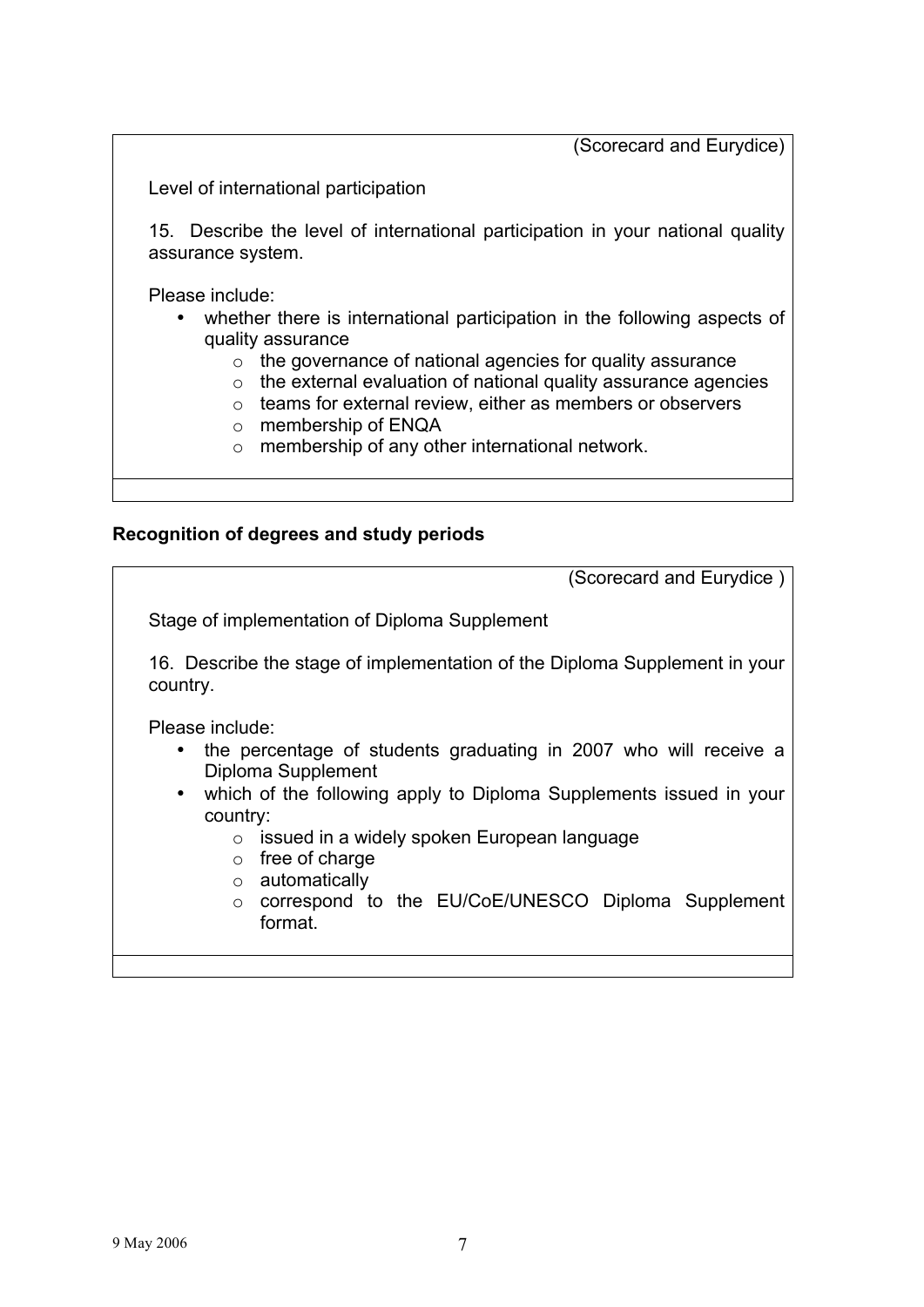National implementation of the principles of the Lisbon Recognition **Convention** 

17. Describe the stage of implementation of the main principles and later supplementary documents<sup>5</sup> of the Lisbon Recognition Convention.

Please include:

- whether your country has ratified the convention (including depositing ratification instrument at either CoE or UNESCO)
- whether all appropriate legislation complies with the legal framework of the Convention and the later Supplementary Documents
- which of the following principles are applied in practice
	- $\circ$  applicants' right to fair assessment
	- o recognition if no substantial differences can be proven
	- o demonstration of substantial differences, where recognition is not granted
	- o provision of information about your country's HE programmes and institutions
- whether you have a fully operational ENIC
- any action being taken to ratify or fully implement the Convention and the later Supplementary Documents.

(Scorecard and Eurydice)

Stage of implementation of ECTS

18. Describe the credit and accumulation system operating in your country.

- the stage of implementation of ECTS in academic year 2006/2007
- the percentage of first and second cycle programmes using ECTS in academic year 2006/2007
- how any other credit or accumulation system in use relates to ECTS: is it compatible with ECTS; what is the ratio between national and ECTS credits.

<sup>&</sup>lt;sup>5</sup> Recommendation on the Criteria and Procedures for Recognition (2001); Recommendation on the Recognition of Joint Degrees (2004); Code of Good Practice in the Provision of Transnational Education (2001)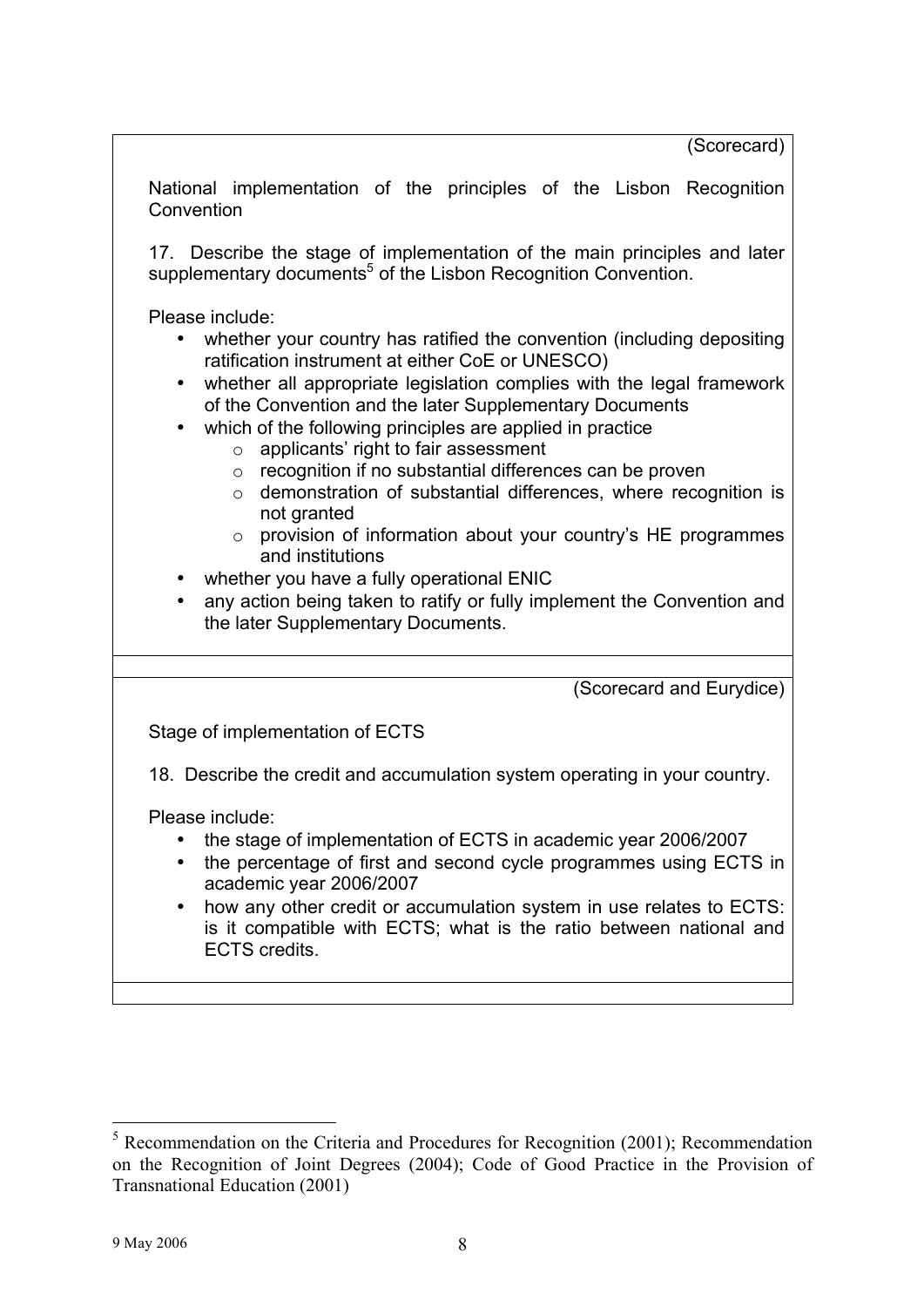19. Has your country produced a national plan to improve the quality of the process associated with the recognition of foreign qualifications<sup>6</sup>? If so, give a brief description of the plan and attach a copy.

### **Lifelong Learning**

(Scorecard)

Recognition of prior learning

20. Describe the measures in place to recognise prior learning, including nonformal and informal learning.

Please include:

- the stage of development of any procedures or national guidelines to recognise prior learning
- a description of any procedures or national guidelines for assessing prior learning as a basis for access to HE
- a description of any procedures or national guidelines for allocating credits as a basis of exemption from some programme requirements.

21. Describe legislative and other measures taken by your country to create opportunities for flexible learning paths in higher education.

- any flexibility in entry requirements
- any flexible delivery methods
- any modular structures of programmes.

 $6$  ENIC/NARIC has produced guidelines for National Action Plans for Recognition.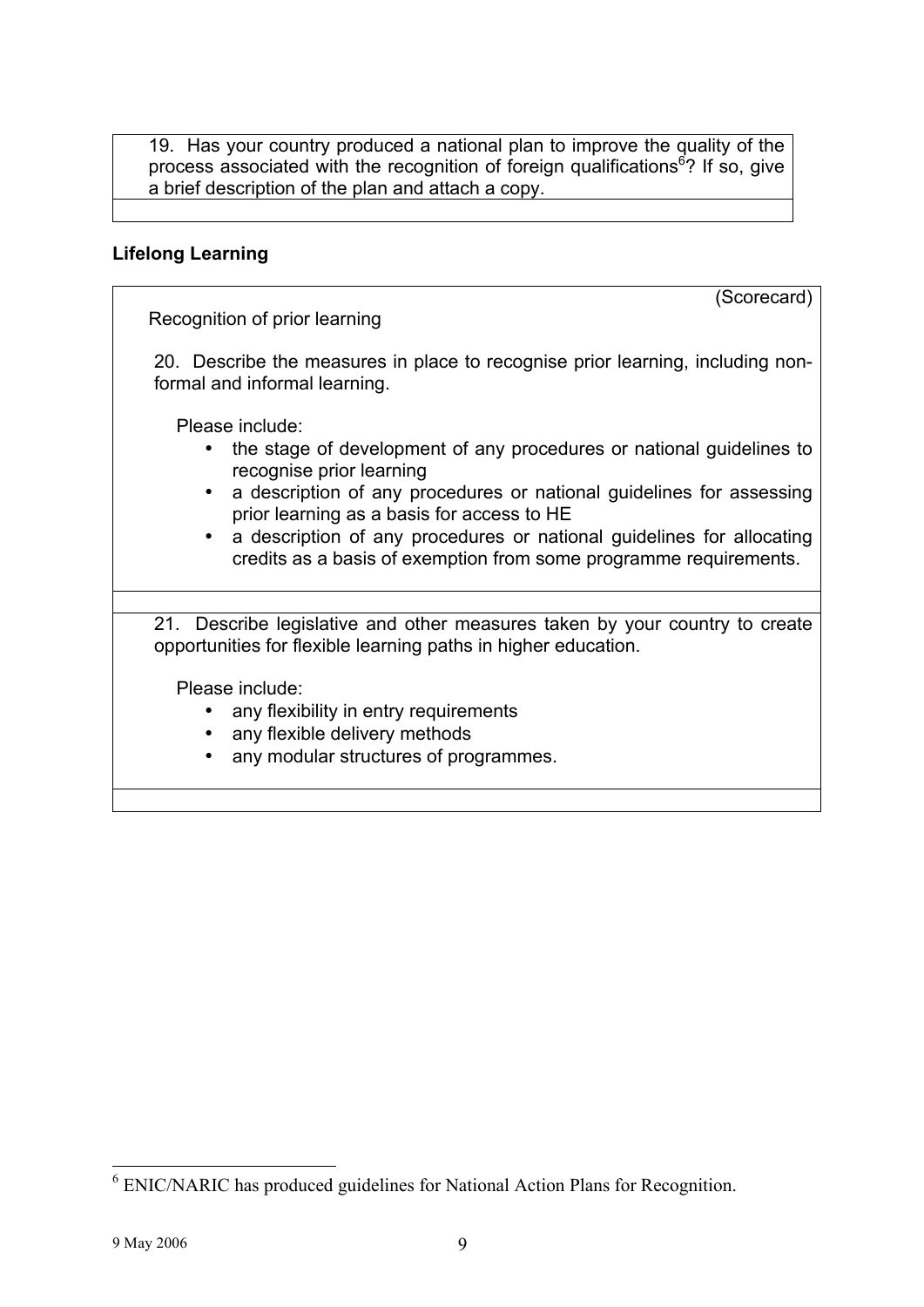### **Joint degrees**

(Scorecard and Eurydice)

Establishment and recognition of joint degrees

22. Describe the legislative position on joint degrees in your country.

Please include:

- the stage of implementation of any legislation to establish joint programmes
- whether joint<sup>7</sup> degrees are allowed and encouraged in legislation
- whether joint degrees are allowed and encouraged in all three cycles
- an indication of the percentage of HEIs that have established joint programmes and are awarding nationally recognised degrees jointly with HEIs of other countries
- any action being taken to encourage or allow joint programmes.

## **C. Current issues in Higher Education**

#### **Higher education and research**

23. Describe the relationship between higher education and research in your country - what percentage of research is carried out in HEIs; are any steps being taken to improve the synergy between HE and other research sectors.

24. What percentage of doctoral candidates take up research careers; are any measures being taken to increase the number of doctoral candidates taking up research careers?

 $<sup>7</sup>$  a joint degree is a single degree certificate awarded by two or more institutions, and where</sup> the single degree certificate is valid without being supplemented by any additional national degree certificate.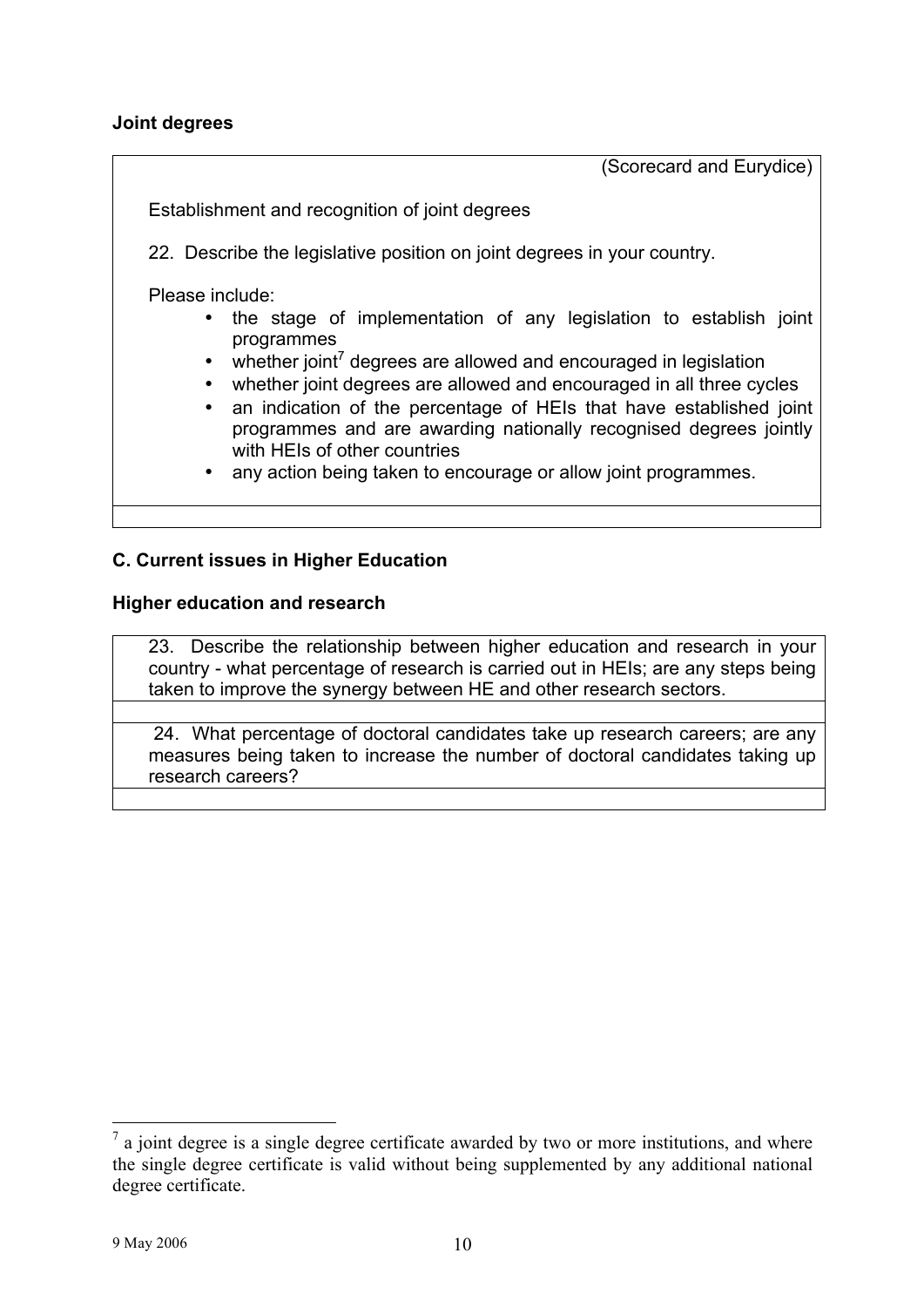## **The social dimension**

25. Describe any measures being taken in your country to widen access to quality higher education.

Please include:

- any financial or other measures to widen access in higher education amongst socially disadvantaged groups
- any measures in place to monitor the impact of policies to widen access to higher education, including results if possible
- any further measures planned, following evaluation of the widening access measures already in place.

26. Describe any measures to help students complete their studies without obstacles related to their social or economic background.

Please include:

- any guidance or counselling services and any other measures to improve retention
- any measures in place to monitor the impact of polices to improve retention, including results if possible
- any further measures planned, following evaluation of the retention measures already in place.

# **Mobility**

27. Describe any measures being taken to remove obstacles to student mobility and promote the full use of mobility programmes.

Please include:

- any measures to increase inward student mobility
- any measures to increase outward student mobility.

28. Are portable loans and grants available in your country? If not, describe any measures being taken to increase the portability of grants and loans.

29. Describe any measures being taken to remove obstacles to staff mobility and promote the full use of mobility programmes.

- any measures to increase inward staff mobility
- any measures to increase outward staff mobility.